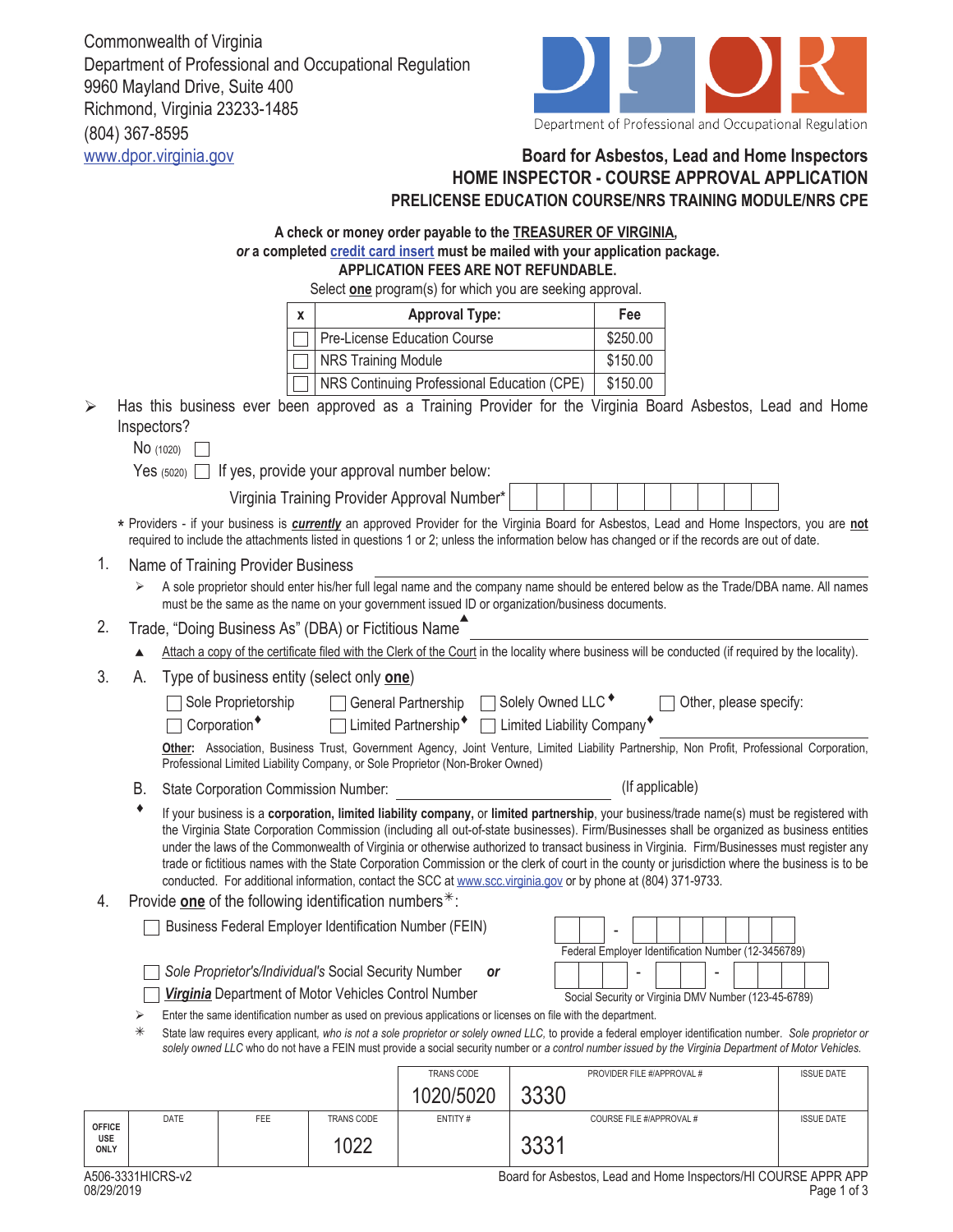| 5.  | Mailing Address (PO Box accepted)<br>The mailing address will be<br>printed on the license.                                                                                                                                                                                                 | City                                                                                               |                     | State                          | Zip Code              |                            |  |  |  |
|-----|---------------------------------------------------------------------------------------------------------------------------------------------------------------------------------------------------------------------------------------------------------------------------------------------|----------------------------------------------------------------------------------------------------|---------------------|--------------------------------|-----------------------|----------------------------|--|--|--|
| 6.  | Street Address (PO Box not accepted)<br>PHYSICAL ADDRESS REQUIRED                                                                                                                                                                                                                           | Check here if Street Address is the same as the Mailing Address listed above.                      |                     |                                |                       |                            |  |  |  |
|     |                                                                                                                                                                                                                                                                                             |                                                                                                    | City                |                                | State                 | Zip Code                   |  |  |  |
| 7.  | <b>Contact Numbers</b>                                                                                                                                                                                                                                                                      | <b>Primary Telephone</b>                                                                           |                     |                                |                       |                            |  |  |  |
| 8.  | <b>Email Address</b>                                                                                                                                                                                                                                                                        |                                                                                                    | Alternate Telephone |                                | Fax                   |                            |  |  |  |
|     |                                                                                                                                                                                                                                                                                             | Email address is considered a public record and will be disclosed upon request from a third party. |                     |                                |                       |                            |  |  |  |
| 9.  | <b>Contact Person Information:</b>                                                                                                                                                                                                                                                          |                                                                                                    |                     |                                |                       |                            |  |  |  |
|     | Name (full Legal Name)                                                                                                                                                                                                                                                                      |                                                                                                    | Contact No.         |                                |                       |                            |  |  |  |
|     | <b>Mailing Address</b>                                                                                                                                                                                                                                                                      |                                                                                                    |                     |                                |                       |                            |  |  |  |
|     | (if different from above)                                                                                                                                                                                                                                                                   |                                                                                                    | City/State/Zip      |                                |                       |                            |  |  |  |
| 10. | Instructor Information. Attach a resume* for each instructor listed below.                                                                                                                                                                                                                  |                                                                                                    |                     |                                |                       |                            |  |  |  |
|     | Instructor's Name                                                                                                                                                                                                                                                                           | Certification/License No.<br>(If applicable)                                                       |                     | Designation<br>(If applicable) | <b>Contact Number</b> | <b>Resume Attached</b>     |  |  |  |
|     |                                                                                                                                                                                                                                                                                             |                                                                                                    |                     |                                |                       | $\bigcap$ No $\bigcap$ Yes |  |  |  |
|     |                                                                                                                                                                                                                                                                                             |                                                                                                    |                     |                                |                       | $\bigcap$ No $\bigcap$ Yes |  |  |  |
|     |                                                                                                                                                                                                                                                                                             |                                                                                                    |                     |                                |                       | $\bigcap$ No $\bigcap$ Yes |  |  |  |
| *   | Instructor information, including name, license or certification number(s), if applicable, and a list of trade-appropriate designations, as well as a<br>professional resume with a summary of teaching experience and subject-matter knowledge and qualifications acceptable to the board. |                                                                                                    |                     |                                |                       |                            |  |  |  |
| 11. | Name of the Course:                                                                                                                                                                                                                                                                         |                                                                                                    |                     |                                |                       |                            |  |  |  |
| 12. | Method of Instruction (Delivery): (Select all that apply)                                                                                                                                                                                                                                   |                                                                                                    |                     |                                |                       |                            |  |  |  |
|     | Distance Learning<br>Online or<br>Classroom<br>Other:                                                                                                                                                                                                                                       |                                                                                                    |                     |                                |                       |                            |  |  |  |
| 13. | Number of Contact Hours*                                                                                                                                                                                                                                                                    |                                                                                                    |                     |                                |                       |                            |  |  |  |
|     | * NRS training must be a minimum of 8 contact hours and NRS CPE must be a minimum of 4 contact hours.                                                                                                                                                                                       |                                                                                                    |                     |                                |                       |                            |  |  |  |
| 14. | By signing this application, I certify the following statements:                                                                                                                                                                                                                            |                                                                                                    |                     |                                |                       |                            |  |  |  |
|     | I am aware that submitting false information or omitting pertinent information or material information in<br>connection with this application will delay processing and may lead to withdrawal or denial of approval.                                                                       |                                                                                                    |                     |                                |                       |                            |  |  |  |
|     | I authorize the Department to verify information concerning me or any statement in this application from any<br>person, or any source the department may desire. I also agree to present any credentials or documents                                                                       |                                                                                                    |                     |                                |                       |                            |  |  |  |

person, or any source the department may desire. I also agree to present any credentials or documents required or requested by the Department.